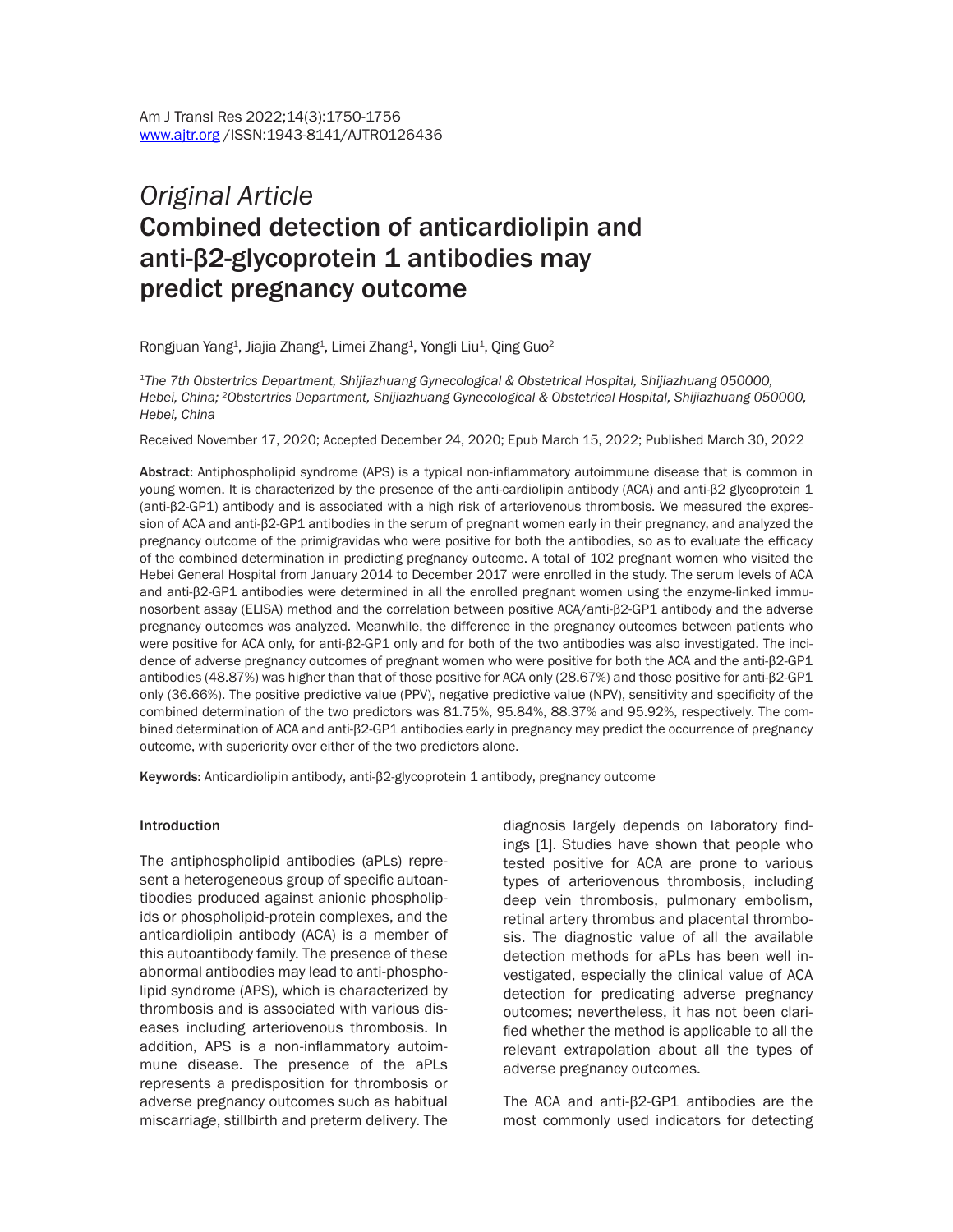aPLs [2]. Studies have revealed that various pregnancy-related disorders can be attributed to ACA. Pregnant women with adverse pregnancy outcomes are often found to have abnormal ACA status, indicating that ACA is closely associated with a series of pathological changes among pregnant women [3-5]. In recent years, a large number of studies have shown that the existence of the anti-β2-GP1 antibody is closely related to recurrent fetal loss. In this study, pregnant women early in their pregnancy who visited our hospital were selected as the research subjects to determine the combined predicative value of ACA and anti-β2-GP1 antibodies in adverse pregnancy outcomes.

### Materials and methods

### *General data*

A total of 102 pregnant women who visited the Hebei General Hospital from January 2014 to December 2017 were enrolled in the study. Two ml of fasting blood was collected from each subject in the early morning and it was placed at room temperature for 2 hours; then it was centrifuged at room temperature and the isolated serum was stored in a freezer at -30°C until the assay. The serum levels of ACA and anti-β2-GP1 antibodies were determined in all the enrolled pregnant women using the ELISA method. The subjects were divided into three groups, namely group A, group B and group C, based on the test results of the two antibodies. Subjects in group A were only positive for ACA antibody (ACA-IgM >7 MPLU/mL), those in group B were only positive for anti-β2-GP1 antibody (>90 U/mL) and those in group C were positive for both the ACA and anti-β2-GP1 antibodies. Inclusion criteria: women confirmed with a successful pregnancy; having completed prenatal registration and those who underwent routine prenatal examinations in Shijiazhuang Gynecological & Obstetrical Hospital; gestational age ≤16 weeks; those with complete clinical data and confirmed pregnancy outcomes. Those with a previous history of immune diseases, fetal malformation or fetal hereditary diseases were excluded. The study was approved by the medical ethics committee of Shijiazhuang Gynecological & Obstetrical Hospital. All the subjects provided written informed consent after having been fully informed about the relevant content of the study.

#### *Assay methods*

The serum that was stored in the freezer at -30°C was removed for the assay. The assay was performed as follows: 1) the corresponding serum samples were diluted 100 fold with PBS buffer; 2) the diluted samples were transferred to the corresponding micro-well plates at a volume of 100 ul per well and were incubated in a constant temperature incubator at 37°C for 30 min. Then the solution in the plates was emptied, and the plate bottom was rinsed repeatedly three times with the rinsing solution prepared in advance; 3) a 100 μl volume of enzyme-conjugated solution was added into the microwells and incubated at room temperature for 15 min. The strips were emptied and rinsed repeatedly at least 3 times with the aforesaid rinsing solution; 4) the tetramethylbenzidine (TMB) substrate solution was added to the plates at a volume of 100 μL per well and incubated in a constant temperature incubator at 37°C for 15 min; then the reaction was terminated by the addition of 100 μL termination buffer; 5) the absorbance (OD) was measured at the wavelength of 450 nm using the enzymelinked immunometric microplate reader and the titers of the ACA and anti-β2-GP1 antibodies were calculated based on the pre-prepared standard curve.

## *Observational indicators*

The adverse pregnancy outcomes of these subjects included pregnancy-induced hypertension syndrome, preterm delivery, placental abruption, stillbirth and fetal growth restriction (FGR). The expression of ACA and anti-β2-GP1 antibodies in the three groups of adverse pregnancy outcomes was determined and compared; meanwhile, the incidence of the three groups of adverse pregnancy outcomes was compared.

## *Statistical methods*

The obtained data was statistically analyzed using SPSS 20.0 software. The measurement data was expressed as mean ± standard deviation (SD), and *t* test was utilized for inter-group comparisons; the enumeration data was expressed as percentage (%) and inter-group comparison was carried out with the chi-square test. The relationship between the levels of ACA and anti-β2-GP1 antibodies and adverse pregnancy outcomes was investigated using the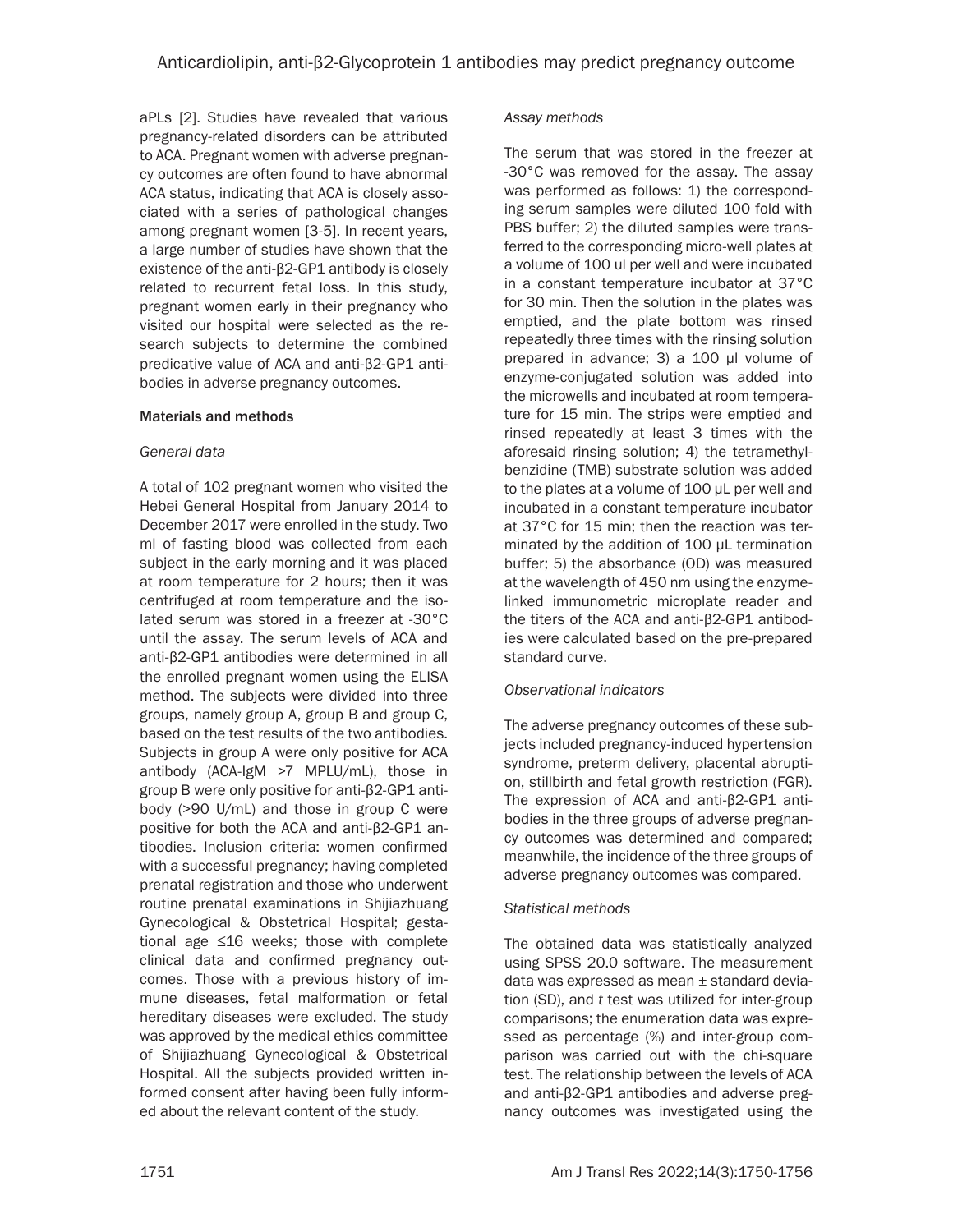## Anticardiolipin, anti-β2-Glycoprotein 1 antibodies may predict pregnancy outcome

| Group        | Average age (yrs) | Mean gestational age (wks) | Average gravidas (times) | Average paras (times) |
|--------------|-------------------|----------------------------|--------------------------|-----------------------|
| A $(n = 48)$ | $32.12 \pm 10.32$ | $11.22 \pm 0.51$           | $1.28 \pm 0.28$          | $1.43 \pm 0.31$       |
| $B(n = 32)$  | $31.28 \pm 10.68$ | 12.06+0.62                 | $1.34 + 0.22$            | $1.38 \pm 0.25$       |
| C $(n = 22)$ | 33.36±11.02       | $11.31 + 0.63$             | $1.24 + 0.31$            | $1.19 + 0.12$         |
| F            | 2.020             | 1.090                      | 1.020                    | 1.450                 |
| P            | 0.267             | 0.330                      | 0.364                    | 0.438                 |
|              |                   |                            |                          |                       |

Table 1. Comparison of general data of subjects in the three groups

Table 2. Expression of ACA (GPLU/mL) in subjects with adverse pregnancy outcomes in the three groups

| Group          | PIH syndrome* | Preterm delivery | Placental abruption | Stillbirth    | FGR           |
|----------------|---------------|------------------|---------------------|---------------|---------------|
| A $(n = 48)$   | 7.49+1.51     | $8.37 + 1.21$    | $9.57 + 1.11$       | $9.52 + 1.01$ | $8.42 + 1.09$ |
| $B(n = 32)$    | 6.36+0.61     | $5.42 + 0.41$    | $3.67 + 0.71$       | $4.12 + 0.32$ | $6.12 + 0.17$ |
| C ( $n = 22$ ) | $9.17 + 2.47$ | $10.43 + 0.73$   | $9.41 + 0.81$       |               | $9.54 + 0.61$ |
|                |               |                  |                     |               |               |

\*PIH: Pregnancy-induced hypertension.

Table 3. Expression of anti β2-GP1 antibody (U/mL) in subjects with adverse pregnancy outcomes in the three groups

| Group          | PIH syndrome* | Preterm delivery | Placental abruption | Stillbirth     | FGR             |
|----------------|---------------|------------------|---------------------|----------------|-----------------|
| A $(n = 48)$   | 84.63+1.83    | 62.12+0.32       | 72.12+0.02          | 63.12+0.42     | 62.12+0.32      |
| $B(n = 32)$    | 92.63+0.96    | $99.63 + 0.47$   | $104.63 + 0.83$     | $94.63 + 0.34$ | 109.63+1.67     |
| C ( $n = 22$ ) | 94.63+1.02    | $104.63 + 0.56$  | 111.63+0.78         |                | $102.32 + 2.01$ |

\*PIH: Pregnancy-induced hypertension.

|  |  |  |  |  |  | Table 4. Comparison of the adverse pregnancy outcomes among subjects in the three groups, n (%) |
|--|--|--|--|--|--|-------------------------------------------------------------------------------------------------|
|--|--|--|--|--|--|-------------------------------------------------------------------------------------------------|

| Group          | PIH syndrome* |         | Preterm delivery Placental abruption Stillbirth | FGR | Total                                   | P value |
|----------------|---------------|---------|-------------------------------------------------|-----|-----------------------------------------|---------|
| A ( $n = 48$ ) | 5(10.67)      | 2(3.67) | 1(2.33)                                         |     | $1(1.33)$ 5 (9.67) $14(28.67)^*$ < 0.05 |         |
| $B(n = 32)$    | 4 (9.33)      | 1(6.33) | 1(3.33)                                         |     | $1(1.03)$ 5 (10.67) 12 (36.66)* <0.05   |         |
| C ( $n = 22$ ) | 4 (16.33)     | 1(7.33) | 1(4.33)                                         |     | 5 (17.33) 11 (48.87)                    |         |
|                |               |         |                                                 |     |                                         |         |

\**P*<0.05, compared with group C; PIH: Pregnancy-induced hypertension.

Spearman rank correlation method, and *P*< 0.05 was considered statistically significant. The predictive value of the ACA and anti-β2- GP1 antibodies detection alone or in combination for predicating adverse pregnancy outcomes was analyzed using the multivariate logistic regression model.

#### **Results**

#### *Comparison of general data between the three groups*

A total of 90 subjects, all primigravida, were selected and divided into three groups. The general data, including average age, average gestational age, average gravida and average para did not differ in patients who were positive for ACA, anti-β2-GP1 and patients who were positive for both ACA and anti-β2-GP1 antibodies (*P*>0.05), as shown in Table 1.

*Expression of ACA and anti β2-GP1 antibodies in subjects with direct adverse pregnancy outcomes in the three groups*

The expression of ACA and anti β2-GP1 antibodies in the three groups of subjects with direct adverse pregnancy outcomes was determined using the ELISA assay method (Tables 2, 3); meanwhile, the inter-group comparison of the incidences of adverse pregnancy outcomes was performed between patients who were positive for ACA only (group A), those who were positive for anti β2-GP1 only (group B) and those who were positive ACA and anti β2-GP1 antibodies concurrently (group C), as shown in Table 4. The results showed that the incidence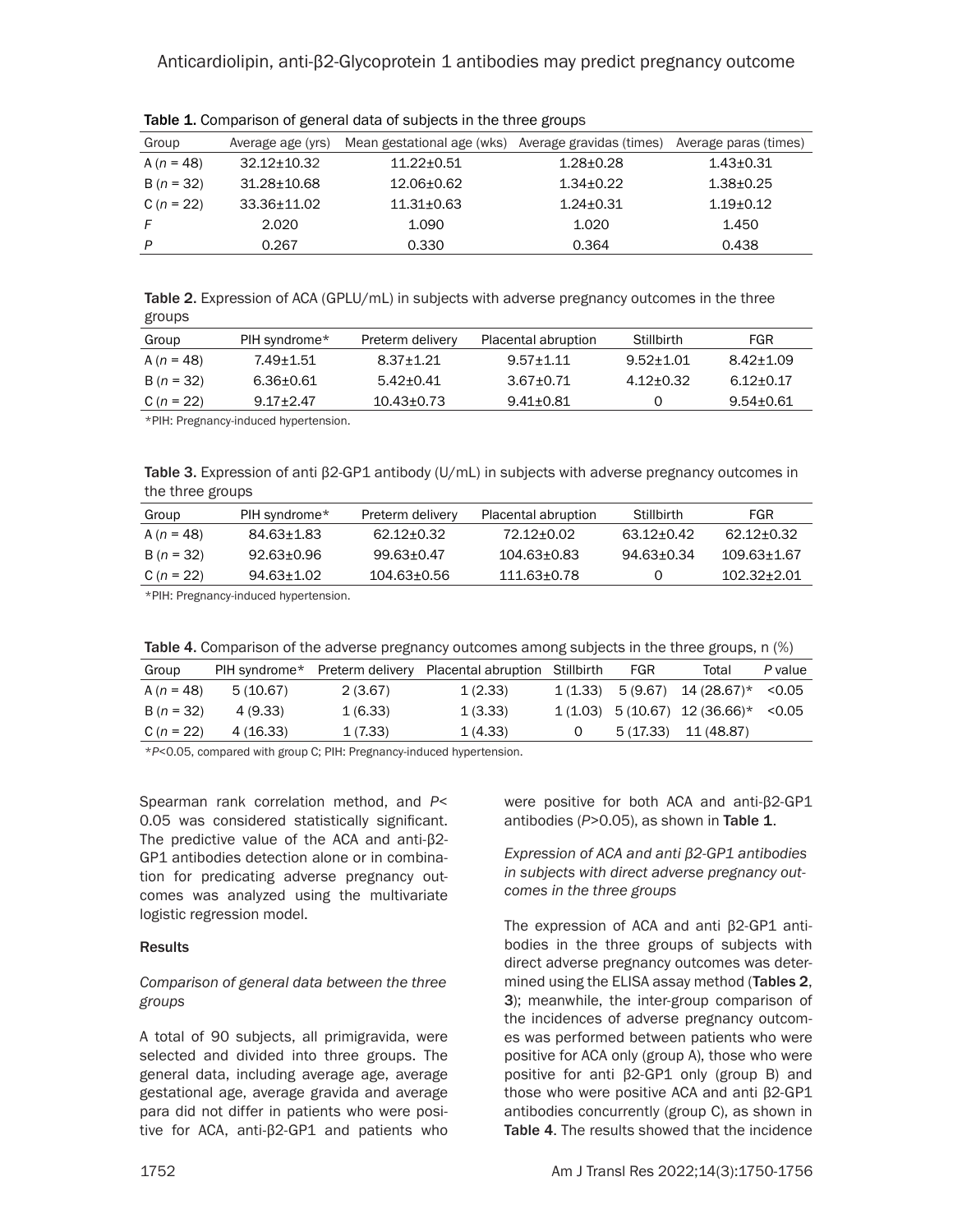Table 5. Relationship between ACA level and adverse pregnancy outcomes

| Outcome of pregnancy                    | R     | P     |
|-----------------------------------------|-------|-------|
| Pregnancy-induced hypertension syndrome | 0.125 | 0.046 |
| Preterm delivery                        | 0.634 | 0.007 |
| Placental abruption                     | 0.567 | 0.015 |
| Stillbirth                              | 0.678 | 0.034 |
| FGR                                     | 0.897 | 0.025 |

Table 6. Relationship between anti β2-GP1 antibody level and adverse pregnancy outcomes

| Outcome of pregnancy                    | R     | P     |
|-----------------------------------------|-------|-------|
| Pregnancy-induced hypertension syndrome | 0.345 | 0.037 |
| Preterm delivery                        | 0.434 | 0.015 |
| Placental abruption                     | 0.374 | 0.045 |
| <b>Stillbirth</b>                       | 0.598 | 0.043 |
| FGR                                     | 0.579 | 0.035 |

Table 7. The predictive values of each indicator (%)

| Indicator | Positive | Negative<br>predictive value predictive value | Sensitivity Specificity |       |
|-----------|----------|-----------------------------------------------|-------------------------|-------|
| A         | 66.78    | 80.91                                         | 73.87                   | 82.35 |
| B         | 75.67    | 82.21                                         | 75.97                   | 84.44 |
| C         | 81.75    | 95.84                                         | 88.37                   | 95.92 |

of adverse pregnancy outcomes in the three groups was 28.67%, 36.66% and 48.87%, respectively (*P*<0.05).

### *Relationship between ACA level and adverse pregnancy outcomes*

The relationship between ACA level and the incidence of adverse pregnancy outcomes was evaluated using the Spearman correlation coefficient (*r*) (Table 5). The results showed that the ACA level was positively correlated with the incidence of pregnancy-induced hypertension syndrome (*r* = 0.125), habitual miscarriage (*r* = 0.634), stillbirth (*r* = 0.567), preterm delivery (*r* = 0.678) and FGR (*r* = 0.897) (*P*<0.05).

### *Relationship between anti β2-GP1 antibody level and adverse pregnancy outcomes*

The relationship between anti β2-GP1 antibody level and the incidence of adverse pregnancy outcomes was evaluated using the Spearman correlation coefficient (*r*) (Table 6). The results showed that the anti β2-GP1 antibody level was positively correlated with the incidence of pregnancy-induced hypertension syndrome (*r* = 0.345), habitual miscarriage (*r* = 0.434), stillbirth (*r* = 0.367), preterm delivery (*r* = 0.598) and FGR (*r* = 0.579) (*P*<0.05).

*The predictive value of detection of each single indicator and combined detection in predicting adverse pregnancy outcomes*

Positivity for ACA (ACA-IgM >7 MP-LU/mL) and anti-β2-GP1 antibodies (>90 U/mL) were used in combination as the threshold for predication of adverse pregnancy outcomes, and we found that 22 patients of the 102 pregnant women enrolled in the study were considered as having reached the threshold; of them, 17 developed pregnancy-induced hypertension syndrome. Based on the results of the statistical analysis, the positive predictive value, negative predictive value, sensitivity and specificity of the combined detection of the two antibodies was 81.75%, 95.84%, 88.37% and 95.92%, respectively, which were all

significantly higher than those of any of the single detection; hence, it was concluded that this threshold could be adopted to predict adverse pregnancy outcomes (Table 7).

## **Discussion**

The mechanism behind the presence of ACA in the serum of pregnant women experiencing miscarriage, is currently believed to be largely attributed to structural changes in the phospholipids in the cell membrane that stimulate excessive production of the ACA [6-8]. Consequently, the incidence of miscarriage was increased in patients who tested positive for ACA. Although some pregnant women may have normal pregnancy despite of the positivity for ACA [9, 10], the probability of miscarriage in pregnant women who tested positive for both of the antibodies may be 2 to 4 times higher than that those with the presence of either of the two antibodies alone. In some patients who tested positive for both the antibodies but were not affected by the occurrence of placental microcirculation thrombosis during pregnancy, half of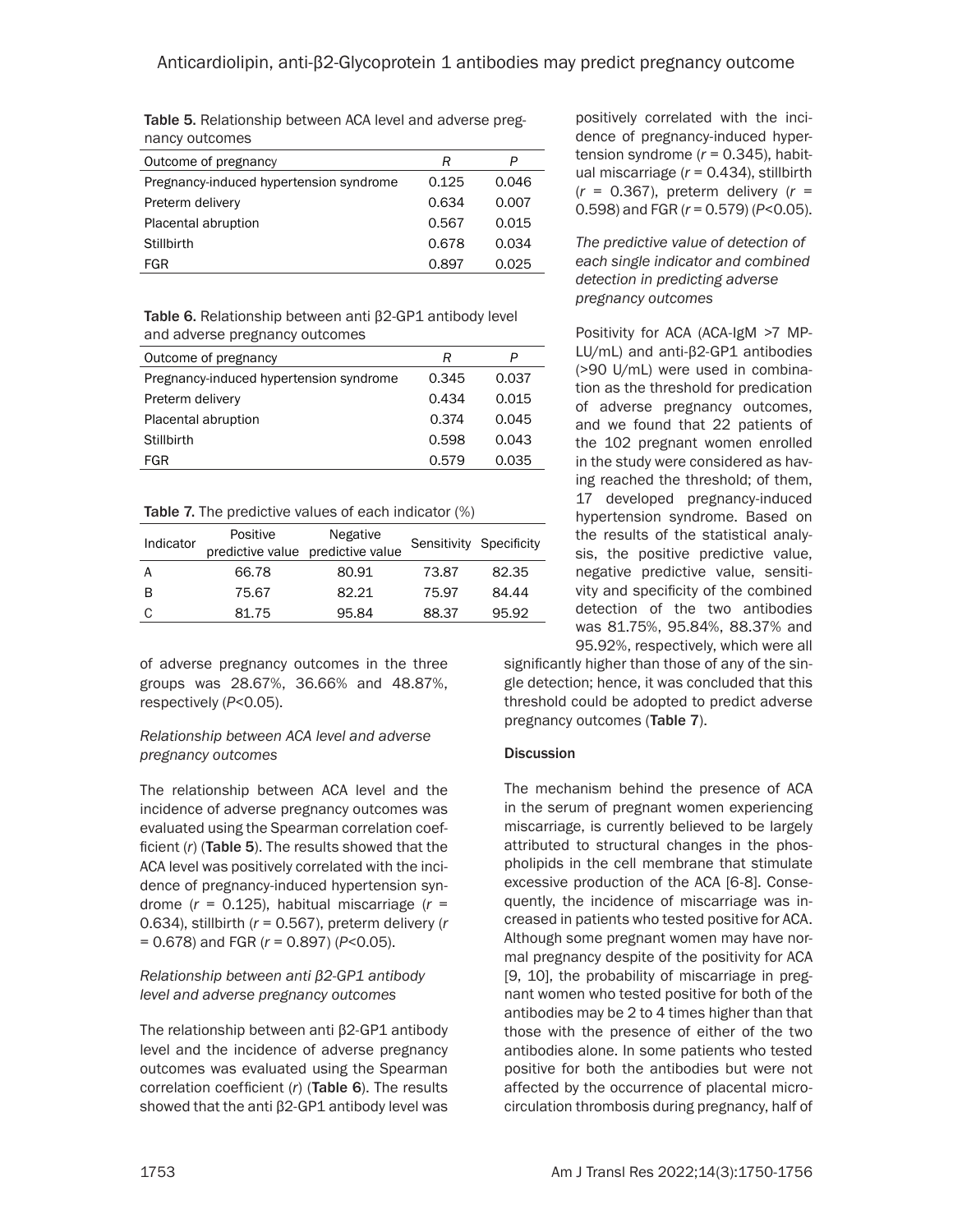them were found to develop thrombosis within 3 to 10 years after their delivery, during the follow-up visits specifically scheduled for patients who were positive for ACA, and approximately 10% of them developed lupus erythematosus [11-13]. Despite the salvage treatments they have received, FGR was not resolved in most of the cases after the treatments. The above phenomenon indicated that production of ACA is a spontaneous response made by the body against the autoimmune diseases. For patients with persistently positive ACA, cardiac valve replacement may be considered if a decline in cardiac valve function has been detected. In patients with progressive coronary atherosclerosis who are found to be persistently positive for ACA, the morbidity of multiple and multi-lacunar infarctions may need to be elevated. Accordingly, the positive status of ACA represents the autoimmune response of the body, and it is of great importance for providing guidance for clinical practice.

Studies have shown that people who tested positive for ACA are affected by various types of arteriovenous thrombosis, including deep vein thrombosis, pulmonary embolism, retinal artery thrombus and placental thrombosis. Thrombogenesis in the presence of ACA reflects not only the dysfunction of a certain organ, but an autoimmune disorder. Studies have revealed that various pregnancy-related disorders can be attributed to the presence of ACA. Pregnant women with adverse pregnancy outcomes are often found to have abnormal ACA status, which indicates that ACA is closely associated with a series of pathological changes among pregnant women. In this study, the predicative value of the combined detection of ACA and anti-β2-GP1 antibodies, components of the aPLs, was evaluated based on the analysis of the correlation of the combined detection of the aPLs with the pregnancy outcome in pregnant women.

Studies have showed that the ACA titer was closely related to the thrombogenesis caused by the autoimmune responses. In pregnant women who were positive for aPLs, thrombosis may be formed in the placental blood vessels, which will in turn lead to placental dysfunction, and eventually lead to fetal death [14]. The pathological changes may vary from person to person, but they can include infarction and thrombus formation in the vessels of the uterine and the placenta, perivillous fibrin deposition (MFD), or even chronic inflammatory lesions. In addition, when the aPLs status is positive, the risk of developing thrombosis and vascular infarctions in the uterus or placenta will be greatly increased, which has been supported by clinical experience [15]. For pregnant women with positive aPLs, the incidence of fetal loss may be significantly reduced with anticoagulation therapy [16, 17]. It has been reported in the literature that the morbidity of adverse pregnancy outcomes of aPLs-positive pregnant women who received no treatment to address the condition was as high as 90%, while the success rate of pregnancy in pregnant women after anticoagulation treatment could reach 80% [18, 19]. Some further clinical studies have suggested the correlation between the aPLs and the formation of thrombosis. The pathogenesis was believed to be the aPLs related destruction of the anti-coagulation barrier formed by the annexin V, as in most cases, this protein level in the placentas was found to be declined in the pregnant women with adverse pregnancy outcomes. This finding supports the conclusion that the microcirculation thrombosis in the placenta is the cause of adverse pregnancy outcomes [20, 21]. In this study, we measured the serum levels of ACA and anti β2-GP1 antibodies of 102 primigravidas using the ELISA method, and found that the incidence of adverse pregnancy outcomes in the primigravidas who were positive for both ACA and anti β2-GP1 antibodies (48.87%) was higher than that of the ACA-positive only patients (28.67%) and anti β2-GP1 antibody positive only patients (36.66%). The predicative value of combined determination of the two antibodies was superior over either of the single detections for predicating adverse pregnancy outcomes. A limitation of this study is that ELISA is the standard method for testing indicators, which requires the collection of blood samples be fresh, and relevant antibody analysis be provided in a timely manner. Therefore, it is particularly important to analyze the results in combination with the clinical outcomes. In the case that the clinical manifestations and test results do not match, the specimens must be repeatedly checked so that positive results are not missed.

In summary, the combined detection of ACA and anti β2-GP1 antibodies can be used to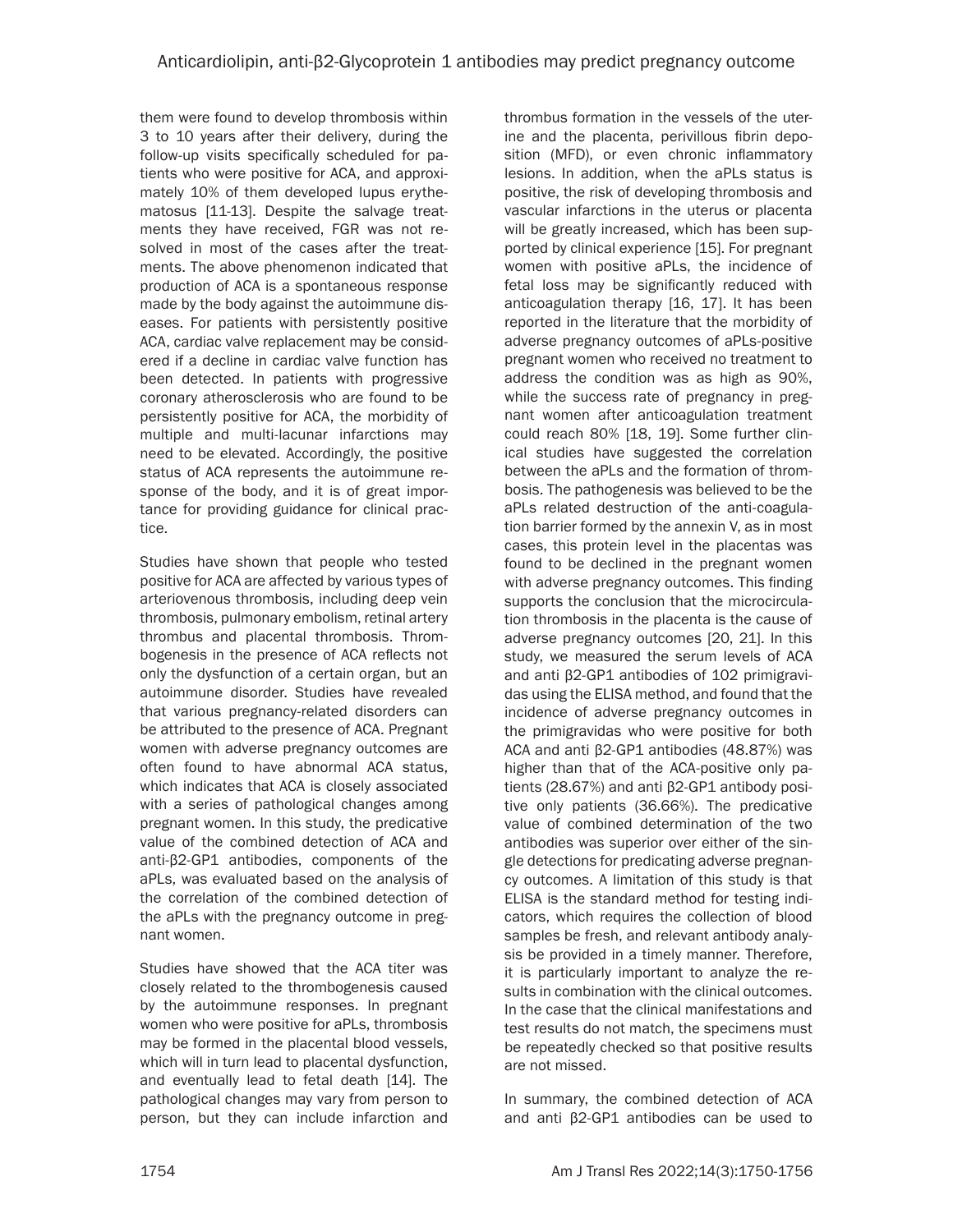screen out pregnant women with potential adverse pregnancy outcomes, hence it has been proven to be a useful tool to guide clinical practice. Preventive measures shall be implemented in accordance with the detection results to minimize the risk of adverse pregnancy outcomes, enhance therapeutic safety, so as to reduce the economic burdens for patients, their family and the society.

### Disclosure of conflict of interest

None.

Address correspondence to: Qing Guo, Obstertrics Department, Shijiazhuang Gynecological & Obstetrical Hospital, No. 16 Tanggu Dajie, Shijiazhuang 050000, Hebei, China. Tel: +86-15303238138; E-mail: guo\_\_\_\_qing@126.com

#### References

- [1] Miyakis S, Lockshin MD, Atsumi T, Branch DW, Brey RL, Cervera R, Derksen RH, DE Groot PG, Koike T, Meroni PL, Reber G, Shoenfeld Y, Tincani A, Vlachoyiannopoulos PG and Krilis SA. International consensus statement on an update of the classification criteria for definite antiphospholipid syndrome (APS). J Thromb Haemost 2006; 4: 295-306.
- [2] Chamley LW, Pattison NS and McKay EJ. Separation of lupus anticoagulant from anticardiolipin antibodies by ion-exchange and gel filtration chromatography. Haemostasis 1991; 21: 25-29.
- [3] Wang Y, Shi D and Chen L. Lipid profile and cytokines in hypertension of pregnancy: a comparison of preeclampsia therapies. J Clin Hypertens 2018; 20: 394-399.
- [4] Wang D, Lv W, Zhang S and Zhang J. Advances in the research on anticardiolipin antibody. J Immunol Res 2019; 2019: 8380214.
- [5] Runchey SS, Folsom AR, Tsai MY, Cushman M and McGovern PD. Anticardiolipin antibodies as a risk factor for venous thromboembolism in a population-based prospective study. Br J Haematol 2002; 119: 1005-1010.
- [6] Sudhir N, Kaur T, Beri A and Kaur A. Cytogenetic analysis in couples with recurrent miscarriages: a retrospective study from Punjab, north India. J Genet 2016; 95: 887-894.
- [7] Rai RS, Clifford K, Cohen H and Regan L. High prospective fetal loss rate in untreated pregnancies of women with recurrent miscarriage and antiphospholipid antibodies. Hum Reprod 1995; 10: 3301-3304.
- [8] Tulppala M, Marttunen M, Söderstrom-Anttila V, Foudila T, Ailus K, Palosuo T and Ylikorkala

O. Low-dose aspirin in prevention of miscarriage in women with unexplained or autoimmune related recurrent miscarriage: effect on prostacyclin and thromboxane A2 production. Hum Reprod 1997; 12: 1567-1572.

- [9] Laskin CA, Spitzer KA, Clark CA, Crowther MR, Ginsberg JS, Hawker GA, Kingdom JC, Barrett J and Gent M. Low molecular weight heparin and aspirin for recurrent pregnancy loss: results from the randomized, controlled HepASA trial. J Rheumatol 2009; 36: 279-287.
- [10] Radu A, Dudu SC, Ciobanu A, Peltecu G, Iancu G, Botezatu R, Gica N and Panaitescu AM. Pregnancy management in women with antiphospholidic syndrome. Maedica (Bucur) 2019; 14: 148-160.
- [11] Ye SL, Gu XK, Tao LY, Cong JM and Wang YQ. Efficacy of different treatment regimens for antiphospholipid syndrome-related recurrent spontaneous abortion. Chin Med J (Engl) 2017; 130: 1395-1399.
- [12] Chay J, Lust K, Kubler P and Callaway L. When conventional treatment fails: the role of intravenous immunoglobulin in recurrent pregnancy loss secondary to antiphospholipid syndrome. Obstet Med 2013; 6: 76-79.
- [13] Conti F, Sorice M, Circella A, Alessandri C, Pittoni V, Caronti B, Calderaro C, Griggi T, Misasi R and Valesini G. Beta-2-glycoprotein I expression on monocytes is increased in anti-phospholipid antibody syndrome and correlates with tissue factor expression. Clin Exp Immunol 2003; 132: 509-516.
- [14] Rand JH, Wu XX, Quinn AS and Taatjes DJ. The annexin A5-mediated pathogenic mechanism in the antiphospholipid syndrome: role in pregnancy losses and thrombosis. Lupus 2010; 19: 460-469.
- [15] Ho YC, Ahuja KDK and Adams MJ. Further investigations of the effects of anti-β2GP1 antibodies on collagen-induced platelet aggregation. Clin Appl Thromb Hemost 2018; 24: 1128-1133.
- [16] Ho WK and Rigano J. Prevalence of autoantibodies directed against prothrombin in unprovoked venous thromboembolism. J Thromb Thrombolysis 2020; 49: 446-450.
- [17] Ruben E, Planer W, Chinnaraj M, Chen Z, Zuo X, Pengo V, De Filippis V, Alluri RK, McCrae KR, Macor P, Tedesco F and Pozzi N. The J-elongated conformation of β2-glycoprotein I predominates in solution: implications for our understanding of antiphospholipid syndrome. J Biol Chem 2020; 295: 10794-10806.
- [18] Spinnato JA, Clark AL, Pierangeli SS and Harris EN. Intravenous immunoglobulin therapy for the antiphospholipid syndrome in pregnancy. Am J Obstet Gynecol 1995; 172: 690-694.